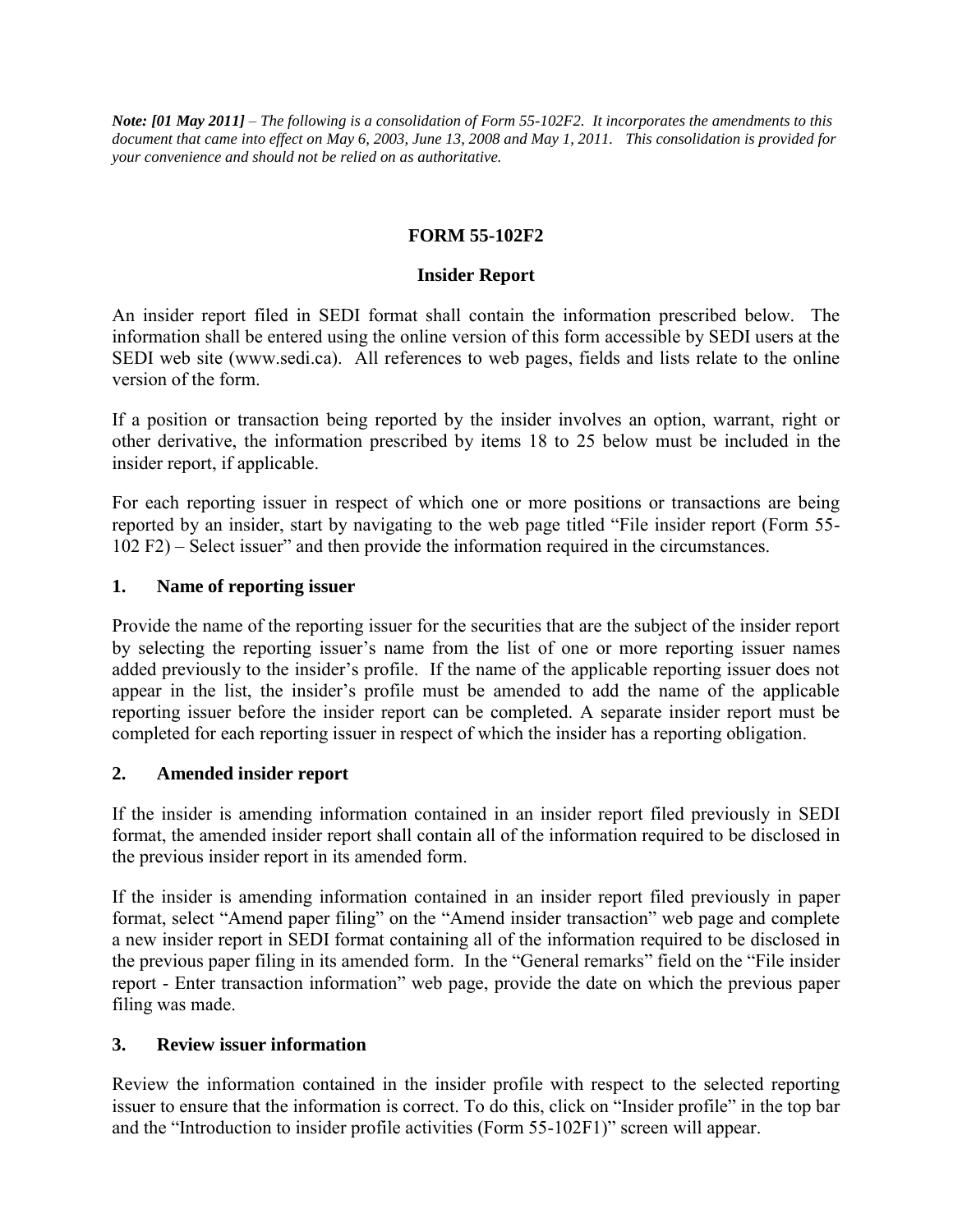You must review the information in the insider profile with respect to the selected reporting issuer and, if the information is not correct, you must amend it by filing an amended insider profile. To do this, click on "Amend insider profile" in the bar on the left side and make the necessary corrections.

## **4. Review new issuer event reports**

If the reporting issuer has filed an issuer event report that has not previously been viewed or that has been previously flagged for further viewing, you must review the issuer event report.

To do this you must do the following: i) After you have selected an issuer and before selecting the "File insider report" feature, on the screen entitled "File insider report (Form 55-102F2) – Select issuer", click on the feature entitled "View issuer event reports" and the "Listing of issuer event reports" screen appears; ii) Next, click on the radio button for the report you wish to see and then select "View Report" and the "View issuer report information" screen appears with the text of the issuer event report.

If the insider's holdings of securities of the reporting issuer have been affected by an issuer event, the change in holdings must be reported.

## **5. Security designation**

For each position or transaction being reported, provide the security designation for the applicable security or class of securities. For this purpose, select the applicable security designation from the list shown for the reporting issuer's outstanding securities.

If the applicable security designation does not appear in the list, check the "archived security designation" list containing designations of securities of the reporting issuer that are no longer outstanding and that may no longer be issued. Alternatively, check the "Insider defined security" list that will contain one or more security designations for the reporting issuer if any have been defined previously by or for the insider. In either case, if the applicable securities designation appears in the list, select it.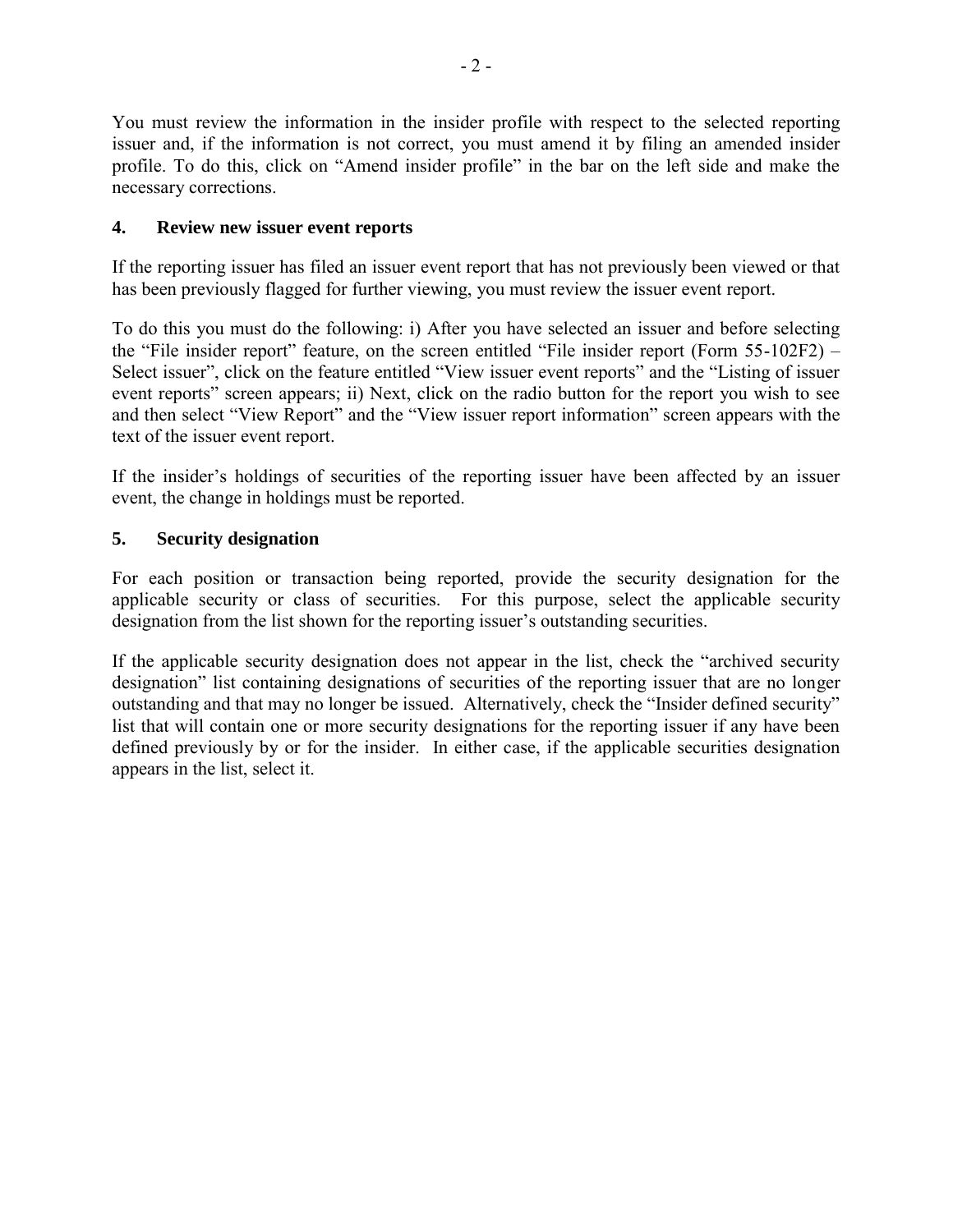If the applicable security designation does not appear in any of the lists described above, the insider must define the applicable security designation. For this purpose, select the appropriate "Security category" by choosing "Debt", "Equity", "Issuer Derivative" or "Third Party Derivative" from the list provided. For purposes of the insider reporting requirement, "issuer derivative" means a derivative issued by the reporting issuer to which the insider reporting requirement relates and "third party derivative" means a derivative issued by a person or company other than the reporting issuer to which the insider reporting requirement relates. The security category selected will determine the nature of the information that is required to be reported in relation to positions or transactions involving the applicable security designation.

Next, create the "insider defined" security designation by selecting the most appropriate "Security name" from the list provided and, if applicable, use the "Additional description" field to enter any additional words used to describe the specific security or class of securities. For example, to provide the security designation of "Class A Preferred Shares, Series 1", select "Preferred Shares" from the "Security name" list and then type "Class A, Series 1" in the "Additional description" field.

*Important Note:* If the security or class of securities being designated is a security that has been issued by the reporting issuer, it is important to try to avoid creating an "insider defined" security designation. If a security designation has not been created by the reporting issuer in respect of a security or class of securities issued by the reporting issuer, contact the reporting issuer to request that the security designation be added to the list of security designations for the reporting issuer's outstanding securities in its issuer profile supplement. However, you must create an "insider defined" security designation if this becomes necessary to ensure that the insider report is filed on a timely basis.

*Derivatives:* If the security or class of securities being designated is an issuer derivative or a third party derivative, provide the security designation for the derivative and the security designation for the underlying security. See item 18 below. In addition, if the security or class of securities being designated is a third party derivative, the insider will have to provide the applicable security designation in all cases.

### **6. Ownership type**

Indicate whether the securities in respect of which a position or transaction is being reported are (1) beneficially owned directly, (2) beneficially owned indirectly or (3) controlled or directed. Securities beneficially owned directly but held through a nominee such as a broker or bookbased depository are considered direct holdings.

### **7. Identity of registered holder of securities where ownership is indirect or where control or direction is exercised**

If beneficial ownership of the securities is indirect or if control or direction is exercised over the securities, provide the name of the registered holder of the securities. If the name of the registered holder has been previously added to the insider's profile in respect of the reporting issuer, select the name of the registered holder from the list shown. Otherwise, enter the full legal name of the registered holder in the field provided.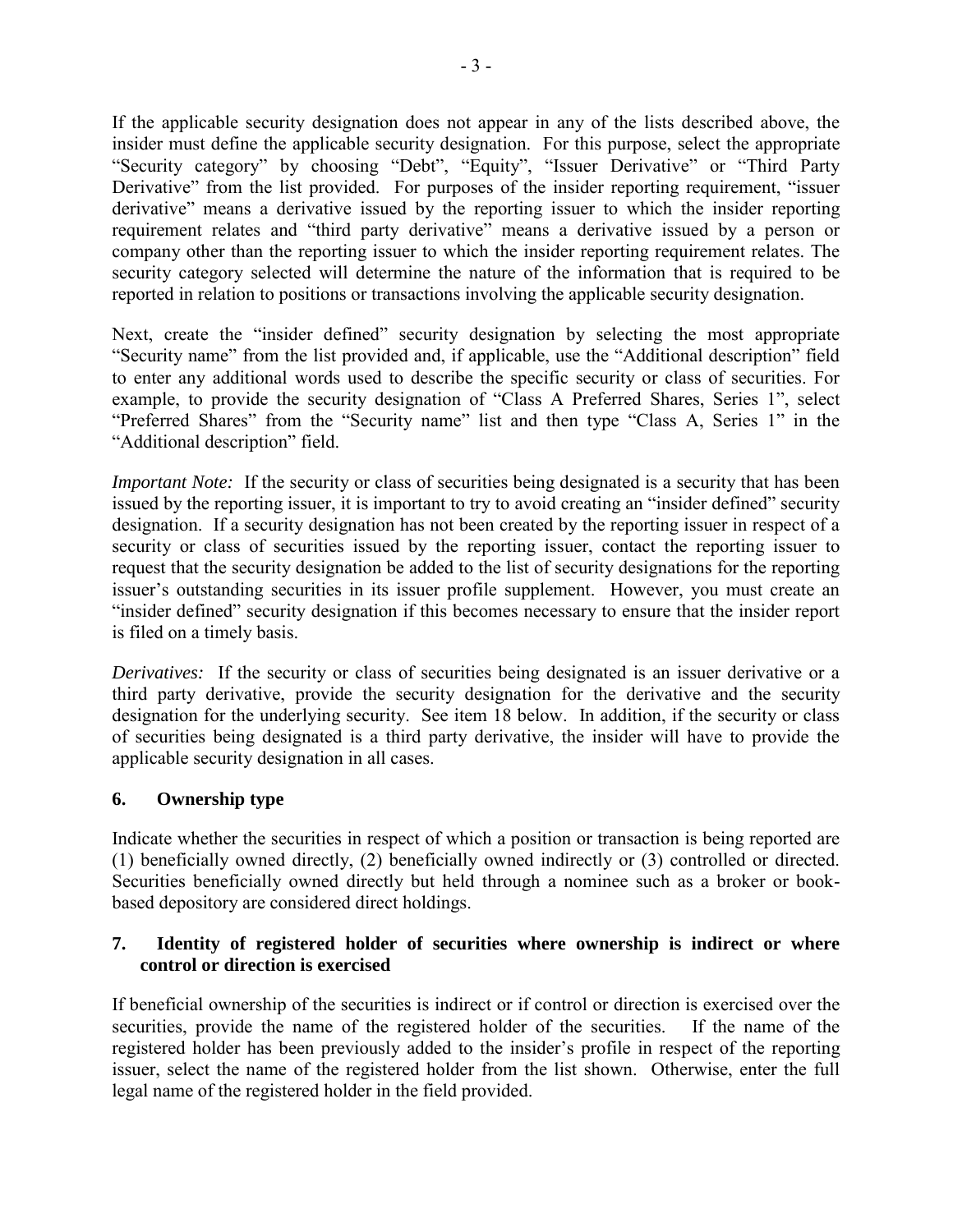### **8. Opening balance of securities held (initial SEDI report only)**

If the insider is filing an initial report in respect of securities held on becoming an insider or is reporting a change in a security or class of securities previously reported only in paper format, for each security or class of securities held directly or by a particular registered holder, disclose the initial number or amount of securities so held in the field provided for this purpose on the web page titled "File insider report - Opening balance on initial SEDI report (Non-Derivatives)", or the corresponding web page for derivatives, as applicable. For debt securities, provide the aggregate nominal value of the securities held.

If an opening balance of securities held is required to be disclosed, the information with respect to the "date of transaction" and "nature of transaction" required under items 9 and 10 below will be generated by the SEDI software application. The "Opening/initial balance date" will be the date the insider became an insider or the date the insider entered for all opening balances for securities of this issuer.

If the insider has previously filed a report in SEDI disclosing the balance of the security or class of securities held directly or by a particular registered holder, the opening balance of the security or class of securities so held is generated by the SEDI software application based on all previous reports filed in respect of the particular holding.

If an initial SEDI report involves the holding of a derivative, see item 19 below.

### **9. Date of transaction**

Provide the date of each transaction being reported using the fields provided for this purpose. Provide the "trade date" not the "settlement date".

### **10. Nature of transaction**

Indicate the nature of each transaction being reported by selecting the most appropriate transaction type from the list provided for this purpose.

### **11. Number or value of securities acquired**

Disclose the number or value of securities acquired for each transaction involving an acquisition of securities. For debt securities, provide the aggregate nominal value. If the transaction involved the acquisition of an option, warrant, right or other derivative, see items 21 and 22 below.

#### **12. Number or value of securities disposed of**

Disclose the number or value of securities disposed of for each transaction involving a disposition of securities. For debt securities, provide the aggregate nominal value. If the transaction involved the disposition of an option, warrant, right or other derivative, see items 21 and 22 below.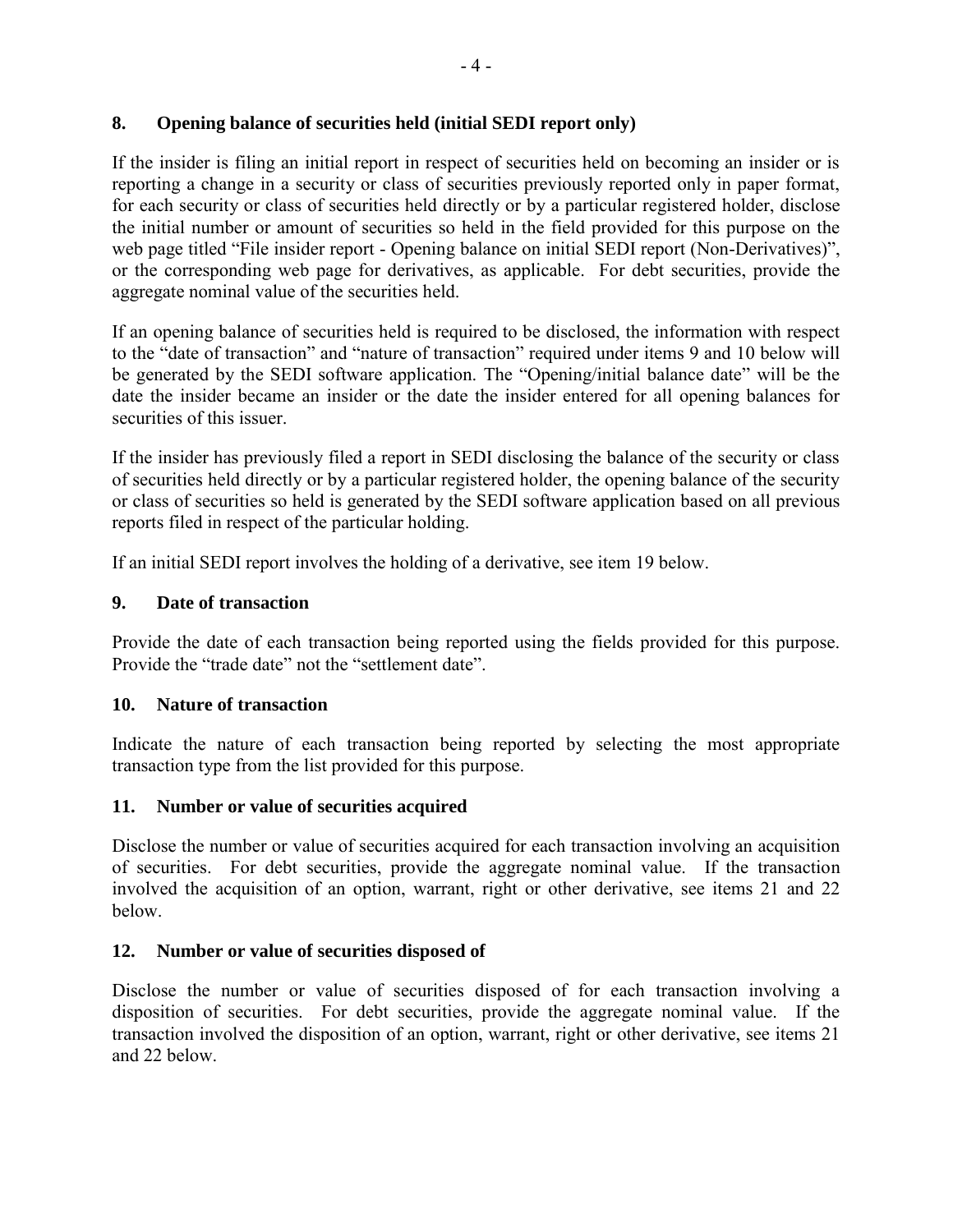### **13. Unit price or exercise price**

Disclose the price per security paid or received by the insider for each transaction being reported, if applicable. Do not reduce the price being reported to reflect the amount of any commission paid. If the insider acquired or disposed of a security upon the exercise of an option, warrant, right or other derivative, report the exercise price per security. If the insider acquired or disposed of an option, warrant, right or other derivative, see item 23 below.

If the transaction involved consideration other than cash, provide the approximate fair value of the consideration in Canadian dollars and describe the consideration in the "General remarks" field. If no consideration was paid or received by the insider, check "Not applicable".

# **14. Currency**

If the price paid or received in any transaction was in a currency other than Canadian dollars, provide the amount in that other currency and select the other currency from the list provided for this purpose.

## **15. Closing balance of securities held**

After each new transaction being reported in respect of a security or class of securities held directly or through a particular registered holder has been entered, a new balance of the security or class of securities held directly or by the particular registered holder will be generated automatically by SEDI prior to filing. If the insider believes that the closing balance reported by SEDI is not correct, the closing balance calculated by the insider must be reported in the field provided for this purpose. The insider shall make all reasonable efforts to reconcile the balance calculated by SEDI with the balance believed by the insider to be correct. An incorrect balance may have resulted from an error in a previous insider report or from a failure to report a previous transaction.

### **16. General remarks**

Provide additional information if necessary to provide an accurate description of each position and/or transaction in securities being reported. Information provided in this field will be accessible by the public.

### **17. Private remarks to securities regulatory authority**

Using the field provided, the insider may disclose additional information with respect to the position or transaction being reported to staff of the securities regulatory authority. Information provided in this field will not be accessible by the public.

# *Holdings or Transactions Involving Derivatives*

If a holding or transaction being reported by the insider involves an issuer derivative or a third party derivative, the additional information prescribed below shall be disclosed, if applicable. For this purpose, "issuer derivative" means a derivative issued by the reporting issuer to which the insider reporting requirement relates, and "third party derivative" means a derivative issued by a person or company other than the reporting issuer to which the insider reporting requirement relates.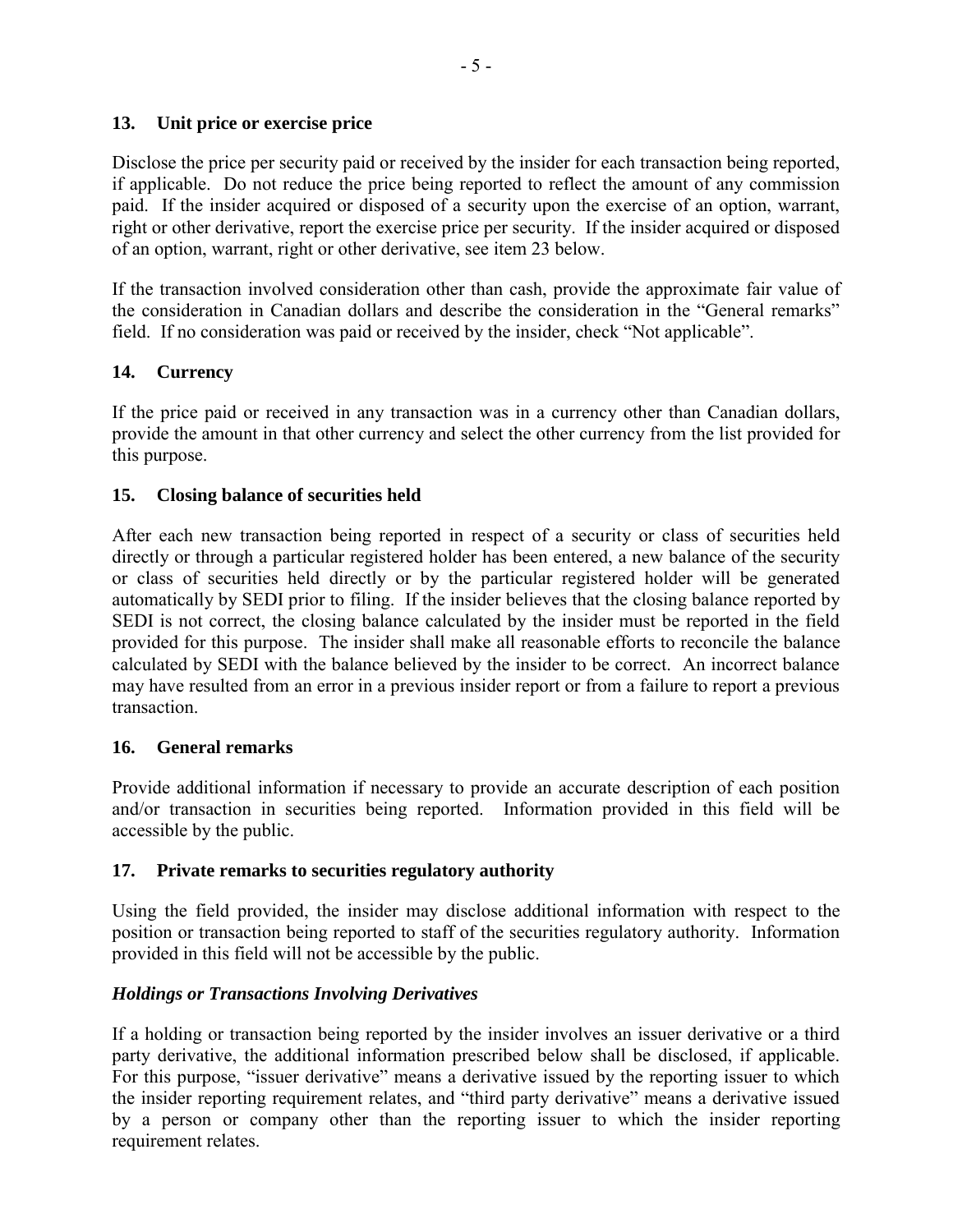### **18. Security designation of derivative and underlying security**

Provide the security designation for the derivative in the manner described under item 5 above. Next, select the appropriate security category for the underlying security from the list provided and then provide the security designation for the underlying security in a similar manner to that described under item 5 above**.** If the security or class of securities being designated is a third party derivative, the insider will have to define the applicable security designation in all cases.If the derivative security has been defined by the insider, the underlying security must also be defined by the insider.

### **19. Opening balance of derivative securities or contracts held (initial SEDI report only)**

If the insider is filing an initial report disclosing an option, warrant, right or other derivative held on becoming an insider or is reporting a change in such a derivative not previously reported in SEDI format, for each such derivative position so held directly or by a particular registered holder, disclose the initial number of derivative securities or contracts held in the field provided for this purpose.

### **20. Opening balance of equivalent number of underlying securities (initial SEDI report only)**

If the insider is filing an initial report of an option, warrant, right or other derivative held on becoming an insider or is reporting a change in any such derivative not previously reported in SEDI format, for each such derivative position held directly or by a particular registered holder, disclose the actual or notional number or amount of underlying securities that may be acquired or disposed of upon exercise or settlement of such derivative. If the underlying securities are debt securities, provide the aggregate nominal value of the actual or notional amount of underlying debt securities that may be acquired or disposed of upon exercise or settlement of such derivative.

### **21. Number of derivative securities or contracts acquired or disposed of**

Disclose the number of derivative securities or contracts acquired for each transaction involving an acquisition of a derivative or the number of derivative securities or contracts disposed of for each transaction involving a disposition of a derivative.

### **22. Equivalent number of underlying securities acquired or disposed of**

For each transaction involving an acquisition or disposition of a derivative, disclose the actual or notional number or amount of underlying securities that may be acquired or disposed of upon exercise or settlement of the derivative. If the underlying securities are debt securities, provide the aggregate nominal value of the equivalent amount of underlying debt securities that may be acquired or disposed of upon exercise or settlement of the derivative.

# **23. Unit price of derivative**

Disclose the premium or other amount paid or received by the insider in connection with the acquisition or disposition of the derivative (per contract if applicable). If the premium or other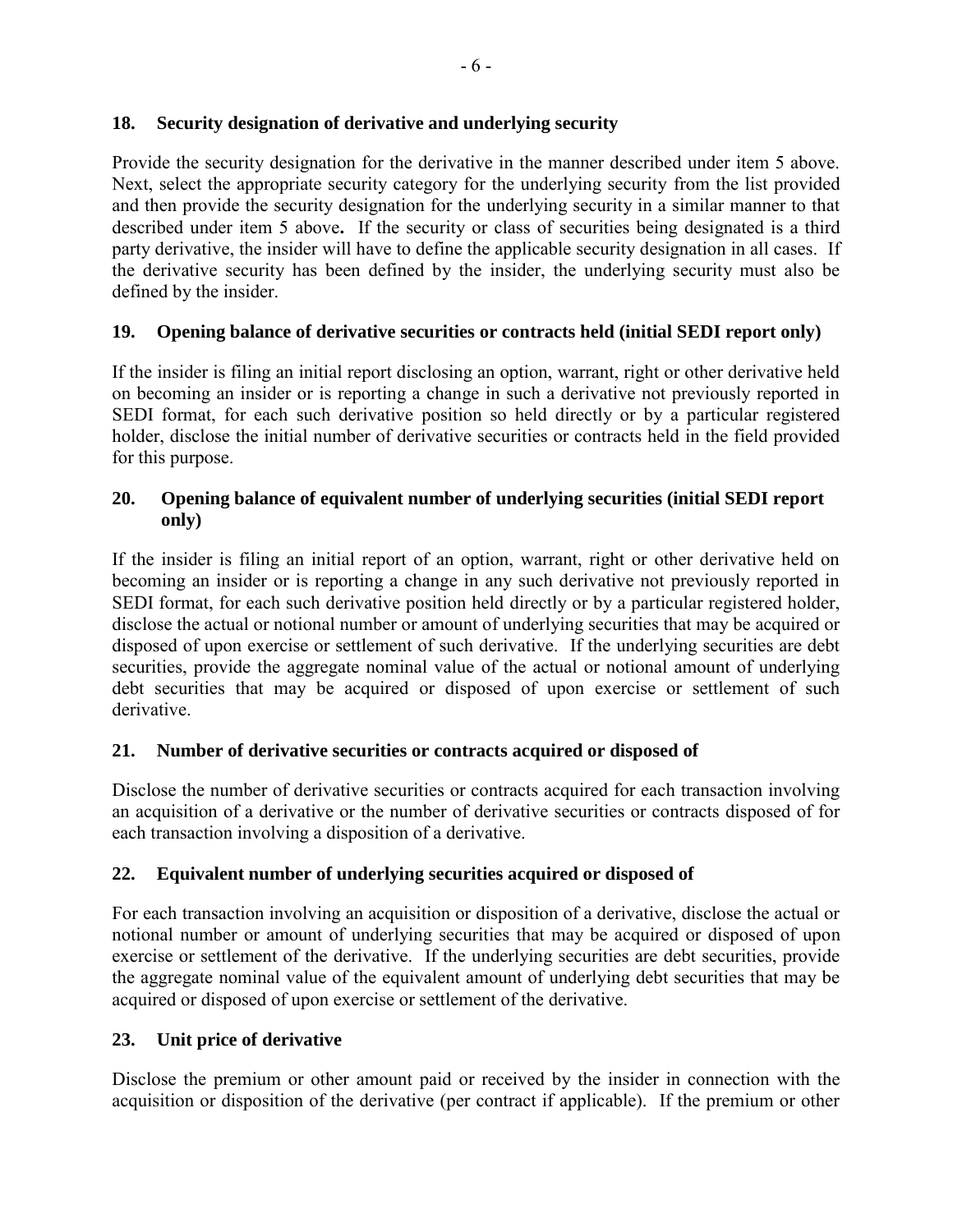amount paid or received was in a currency other than Canadian dollars, provide the amount in that other currency and select the other currency from the list provided for this purpose.

### **24. Conversion or exercise price of derivative**

Provide the conversion or exercise price of the derivative by entering the amount in the field provided for this purpose (per underlying security if applicable). If the conversion or exercise price is in a currency other than Canadian dollars, select the relevant currency from the list provided for this purpose. If the conversion or exercise price of the derivative will adjust on one or more specified dates, provide the details of the adjustment terms in the "General remarks" field.

### **25. Date of expiry or maturity of derivative**

If the derivative expires or matures on a given date, specify the date of expiry or maturity using the fields provided for this purpose.

### *Certification*

Prior to filing an insider report, the insider or the insider's agent must certify that the information is true and complete in every respect. In the case of an agent, the certification is based on the agent's best knowledge, information and belief but the insider is still responsible for ensuring that the information filed by the agent is true and complete. It is an offence to submit information that, in a material respect and at the time and in the light of the circumstances in which it is submitted, is misleading or untrue.

### *Notice – Collection and Use of Personal Information*

The personal information required under this form is collected on behalf of and used by the securities regulatory authorities set out below for purposes of the administration and enforcement of certain provisions of the securities legislation in British Columbia, Alberta, Saskatchewan, Manitoba, Ontario, Northwest Territories, Quebec, New Brunswick, Nova Scotia Prince Edward Island, Newfoundland and Yukon. Some of the required information will be made public pursuant to the securities legislation in each of the jurisdictions indicated above. Other required information will remain confidential and will not be disclosed to any person or company except to any of the securities regulatory authorities or their authorized representatives. If you have any questions about the collection and use of this information, you may contact the securities regulatory authority in any jurisdiction(s) in which the required information is filed, at the address(es) or telephone number(s) set out below. In Quebec, questions may also be addressed to the Commission d'accès à l'information du Québec (1-888-528-7741, web site: www.cai.gouv.qc.ca).

Alberta Securities Commission Suite 600, 250-5<sup>th</sup> Street SW Calgary, AB T2P 0R4 Attention: Information Officer Telephone: (403) 297-6454

British Columbia Securities Commission P.O. Box 10142, Pacific Centre 701 West Georgia Street Vancouver, BC V7Y 1L2 Attention: Supervisor, Insider Reporting Telephone: (604) 899-6500 or (800) 373-6393 (in BC)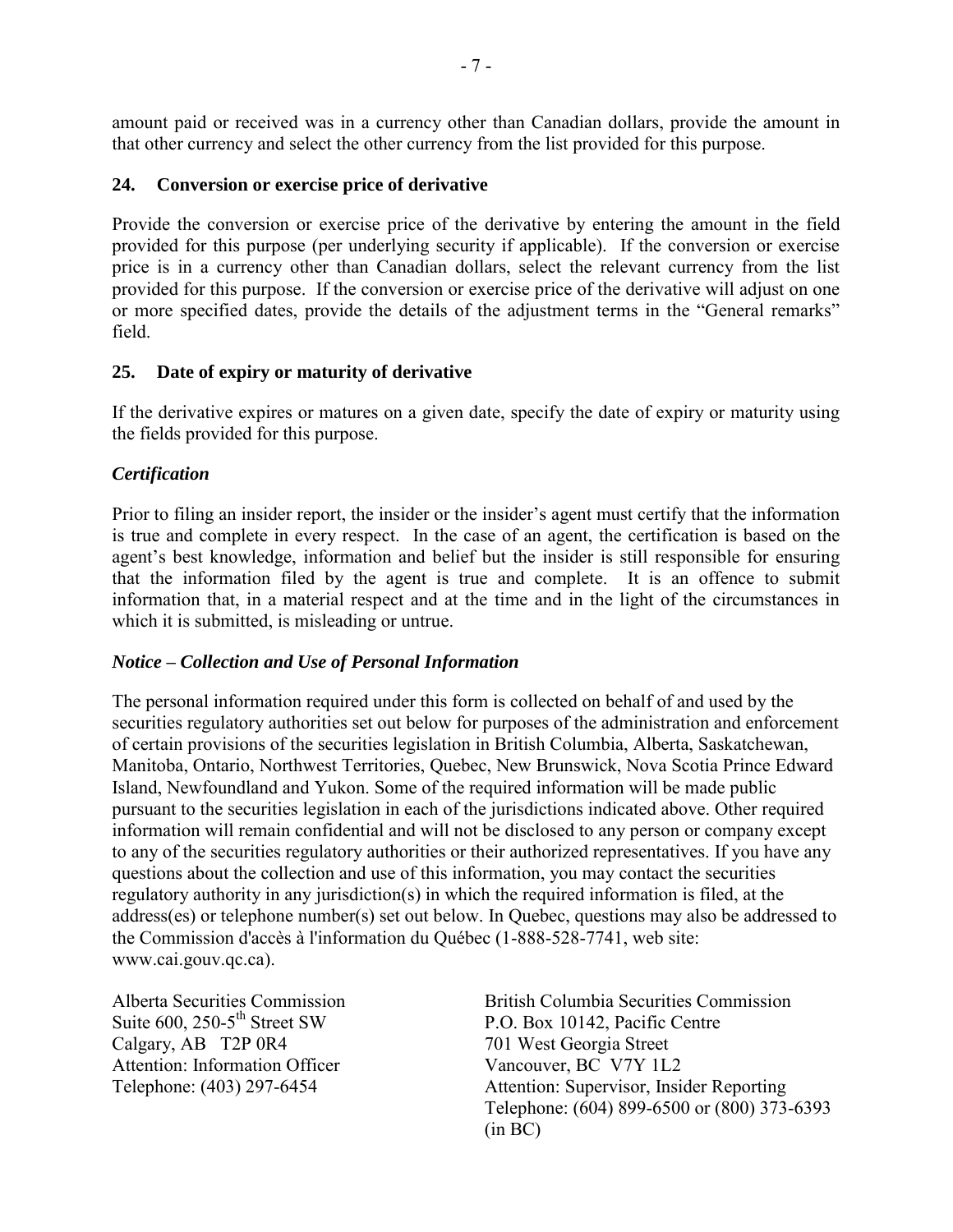The Manitoba Securities Commission 500-400 St. Mary Avenue, Winnipeg, MB R3C 4K5 Attention: Director, Legal Telephone: (204) 945-4508

Superintendent of Securities Department of Justice Government of the Northwest Territories 1st Floor, Stuart M. Hodgson Building 5009-49th Street P.O. Box 1320 Yellowknife, Northwest Territories, X1A 2L9 Attention: Deputy Superintendent of **Securities** Tel: (867) 920-3318

Government of Nunavut Legal Registries Division P.O. Box 100, Station 570 1st Floor, Brown Building Iqualuit, Nunavut, X0A 0H0 Contact person: Superintendent of Securities Tel: (867) 975-6590 Fax: (867) 975-6595 Email: legal.registries@gov.nu.ca

Autorité des marchés financiers Stock Exchange Tower P.O. Box 246, 22nd Floor 800 Victoria Square Montréal, PQ H4Z 1G3 Attention: Responsable de l'accès à l'information Telephone: (514) 940-2150 or (800) 361-5072 (in Quebec)

Securities Commission of Newfoundland P.O. Box 8700 2<sup>nd</sup> Floor, West Block Confederation Building St. John's, NFLD A1B 4J6 Attention: Director of Securities Telephone: (709) 729-4189

Nova Scotia Securities Commission Ste. 400, 5251 Duke Street Halifax, NS B3J 1P3

Attention: FOI Officer Telephone: (902) 424-7768

Ontario Securities Commission Suite 1903, Box 55 20 Queen Street West Toronto, ON M5H 3S8 Attention: FOI Coordinator Telephone: (416) 593-8314

Saskatchewan Financial Services Commission Securities Division 6<sup>th</sup> Floor, 1919 Saskatchewan Drive Regina, SK S4P 3V7 Attention: Director Telephone: (306) 787-5645